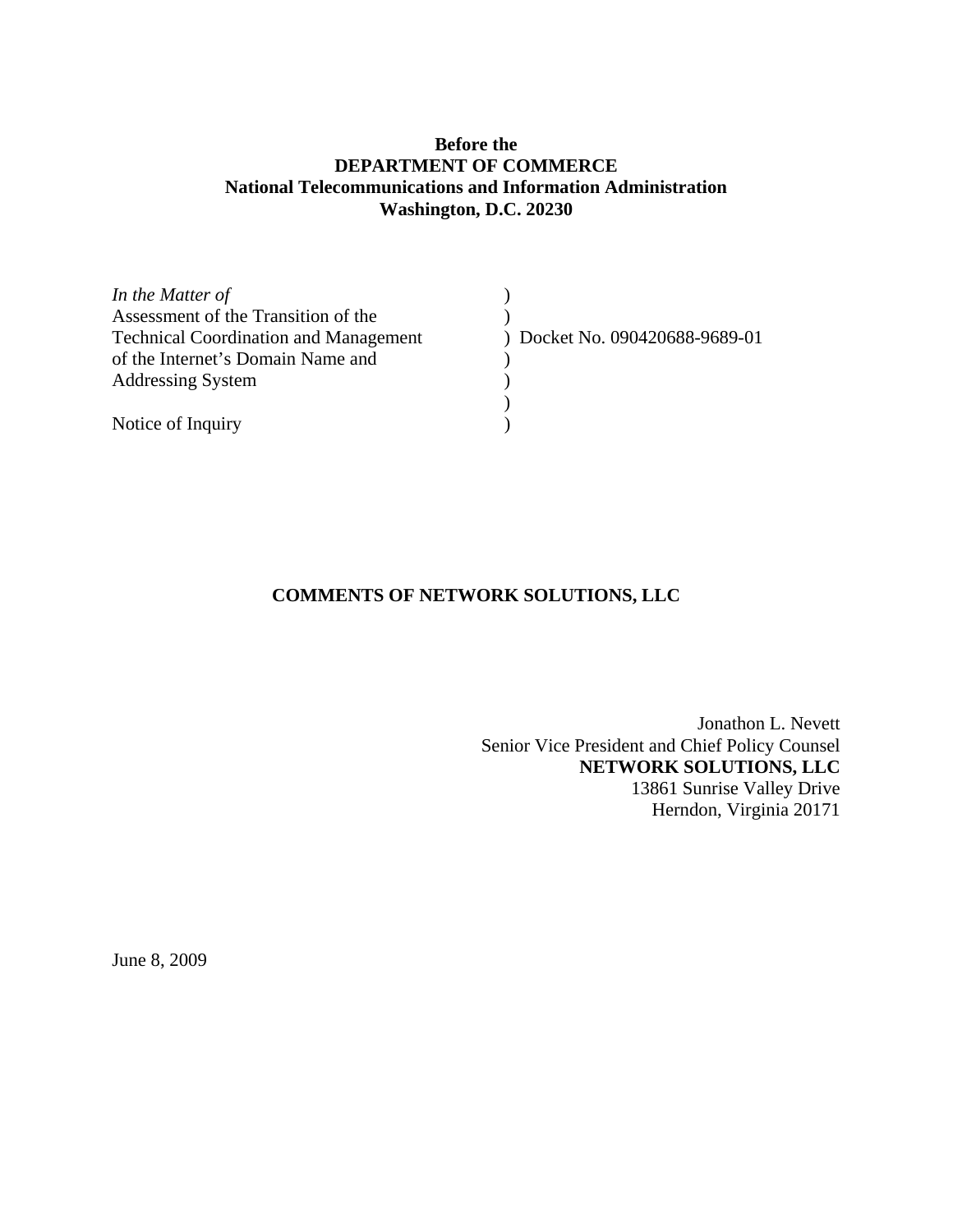# Network**Solutions**

#### **I. Introduction**

Network Solutions submits these comments in response to the National Telecommunications and Information Administration's ("NTIA") Notice of Inquiry<sup>[1](#page-1-0)</sup> related to the September 30, [2](#page-1-1)009 expiration of the Joint Project Agreement ("JPA")<sup>2</sup> with the Internet Corporation for Assigned Names and Numbers ("ICANN").

Network Solutions commends the U.S. Department of Commerce ("Department") and the NTIA for its leadership over the years in this complex arrangement. We also applaud ICANN for the progress it has made in addressing its various commitments under the JPA. Ultimately, Network Solutions remains committed to preserving and enhancing the unique ICANN model. We share the goal of privatizing the Internet's domain name and addressing system in a manner that increases competition, promotes industry-led bottom-up consensus policy development, and facilitates community – including international – participation in its management.

We still believe, however, that it is premature for ICANN to state that it has adequately met the responsibilities it committed to in Annex A of the JPA.<sup>[3](#page-1-2)</sup> During the mid-term review of the JPA 16 months ago, Network Solutions called on ICANN to implement certain accountability, transparency, and competition measures in order to achieve our support for terminating the JPA $^4$  $^4$ . These goals included adopting mechanisms that promote the validity of the ICANN Board of Directors' ("Board") decisions; providing meaningful ways to review and challenge important Board actions; developing regular financial reporting standards and more inclusive budget-setting processes; and improving competition by introducing new top-level domains ("TLDs") and internationalized domain names ("IDNs"). Unfortunately, ICANN has not yet met these goals.

We therefore recommend an extension of the JPA for ICANN to address the Industry's concerns about its governance mechanisms and demonstrate that it has the appropriate framework to effectively fulfill its mandate. ICANN must address the following as a precondition for termination of the JPA:

- Formalize its decision-making processes;
- Require publication of material contracts for public review and comment;
- Develop financial reporting standards and processes;
- Codify transparency improvements in the Bylaws;
- Change Board voting requirements;
- Establish an independent, binding review mechanism for Board decisions; and
- Bring competition to the market with new TLDs and IDNs.

A post-JPA environment should not become a reality until ICANN has met its governance responsibilities to the general satisfaction of its stakeholders. We look forward to working with ICANN and the NTIA to help address these issues.

 $\overline{a}$ 

<span id="page-1-0"></span><sup>1</sup> See [Assessment of the Transition of the Technical Coordination and Management of the Internet's](http://www.ntia.doc.gov/frnotices/2009/FR_ICANNVol.74_No78_Apr242009.pdf)  [Domain Name and Addressing System,](http://www.ntia.doc.gov/frnotices/2009/FR_ICANNVol.74_No78_Apr242009.pdf) April 24, 2009. [2](http://www.ntia.doc.gov/frnotices/2009/FR_ICANNVol.74_No78_Apr242009.pdf)

<span id="page-1-1"></span>See [Joint Project Agreement Between The U.S Department of Commerce and the Internet Corporationf](http://www.ntia.doc.gov/ntiahome/domainname/agreements/jpa/ICANNJPA_09292006.htm)  [or Assigned Names and Numbers](http://www.ntia.doc.gov/ntiahome/domainname/agreements/jpa/ICANNJPA_09292006.htm) ("JPA"), September 29, 2006.

<span id="page-1-2"></span>See [JPA Annex A: Affirmation of Responsibilities for ICANN's Private Sector Management](http://www.ntia.doc.gov/ntiahome/domainname/agreements/jpa/ICANNBoardResolution_09252006.htm) ("Annex

<span id="page-1-3"></span>A").<br><sup>4</sup> See <u>Comments of Network Solutions</u>, February 15, 2008.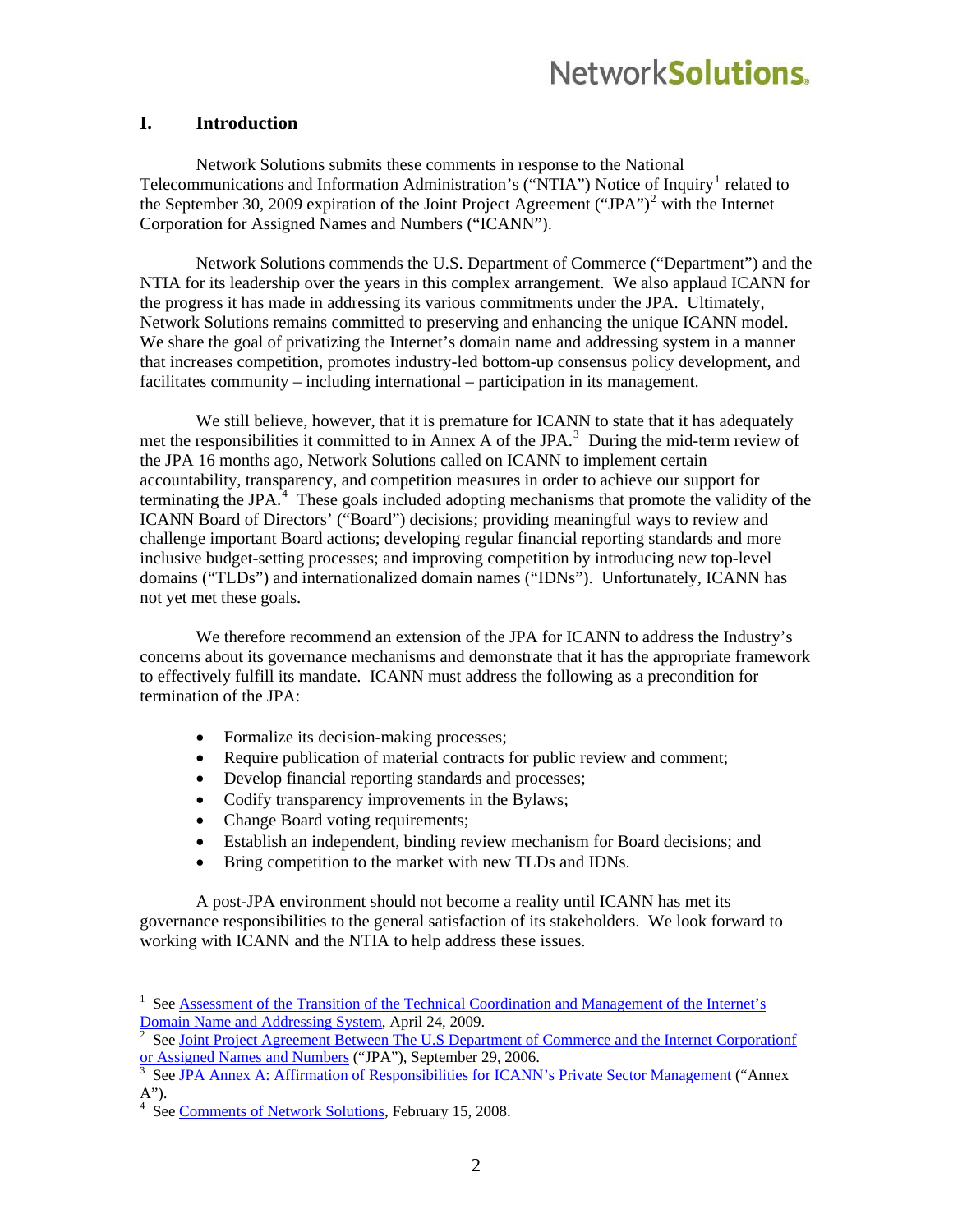#### **II. Transparency Improvements Are Needed to Ensure Community Confidence**

In our February 2008 comments on the mid-term JPA review, we noted that ICANN had made some improvements in the transparency of its operations, including more timely reporting of its Board meeting Minutes and more frequent analyses of public comments on policy work.<sup>[5](#page-2-0)</sup> The following outstanding concerns still need to be addressed before termination of the JPA:

#### **A. Formalize Methodical Decision-Making Processes**

ICANN must adopt procedures that promote the validity of its decisions, in particular those of its Board. Specifically, the Board should be required to employ methodical decisionmaking processes subject to meaningful community review. We long have advocated that ICANN be required to provide an analytical component of decisions that explains how stakeholders', staff's, and experts' comments were taken into consideration and how and why such inputs were or were not followed in a final decision. ICANN's proposed Improving Institutional Confidence Plan ("Plan") also makes such a recommendation and should be implemented.<sup>[6](#page-2-1)</sup> By utilizing decision making mechanisms that are more transparent, a predictable system could be realized that generates consistent results and improves community confidence in ICANN's decisions. This also would promote a sense of due process and fairness in Board actions.

#### **B. Require Publishing of Material Contracts for Review and Comment**

ICANN must develop consistent review mechanisms for its contract approval process. ICANN appropriately was criticized for never publishing for public comment important changes to the .net Registry Agreement prior to ICANN's execution of that agreement. Although ICANN since then has published most important contracts for review, it has never amended its Bylaws to make it clear that all material contracts **must** be published for public review and comment.

### **C. Develop Financial Reporting Standards and Processes**

ICANN's budget has grown tremendously over the organization's relatively short lifetime. While ICANN revenues were \$5.5 million in FY00, ICANN projects revenues of \$63.9 million in its FY10 budget.<sup>[7](#page-2-2)</sup> Indeed, this sum will exceed NTIA's own FY10 budget of \$59.1 million.<sup>[8](#page-2-3)</sup> ICANN's vastly expanded resources require significant changes in its financial planning and oversight mechanisms, as its existing processes are insufficient to the task.

ICANN must develop regular financial reporting standards and processes as proscribed in its own Plan.<sup>[9](#page-2-4)</sup> As noted in the Plan, these improvements should include results-based and transparent planning and expense reporting processes that are disclosed to the community in a timely way and with sufficient explanation to permit full comprehension. Furthermore, relevant stakeholders should have much more visibility into ICANN fiscal processes, including its revenue and expense results. By providing more information and including stakeholders on an expanded Board Finance Committee or a reconstituted Budget Advisory Group, ICANN would promote

 $5\text{ See } \frac{\text{Comments of Network Solutions}}{5}$ , February 15, 2008.

<span id="page-2-1"></span><span id="page-2-0"></span><sup>&</sup>lt;sup>6</sup> See Recommendation 2.4 of the **DRAFT** Implementation Plan for Improving Institutional Confidence ("Plan") at 24.

<span id="page-2-2"></span>See [ICANN Financial Information,](http://www.icann.org/en/general/financial.html) which includes all proposed and approved Fiscal Year plans.

<span id="page-2-3"></span><sup>&</sup>lt;sup>8</sup> As reported in the <u>NTIA Fiscal Year 2010 Budget Executive Summary</u>.

<span id="page-2-4"></span> $9^9$  For example, see Recommendation 4.3 of the Plan, at 31.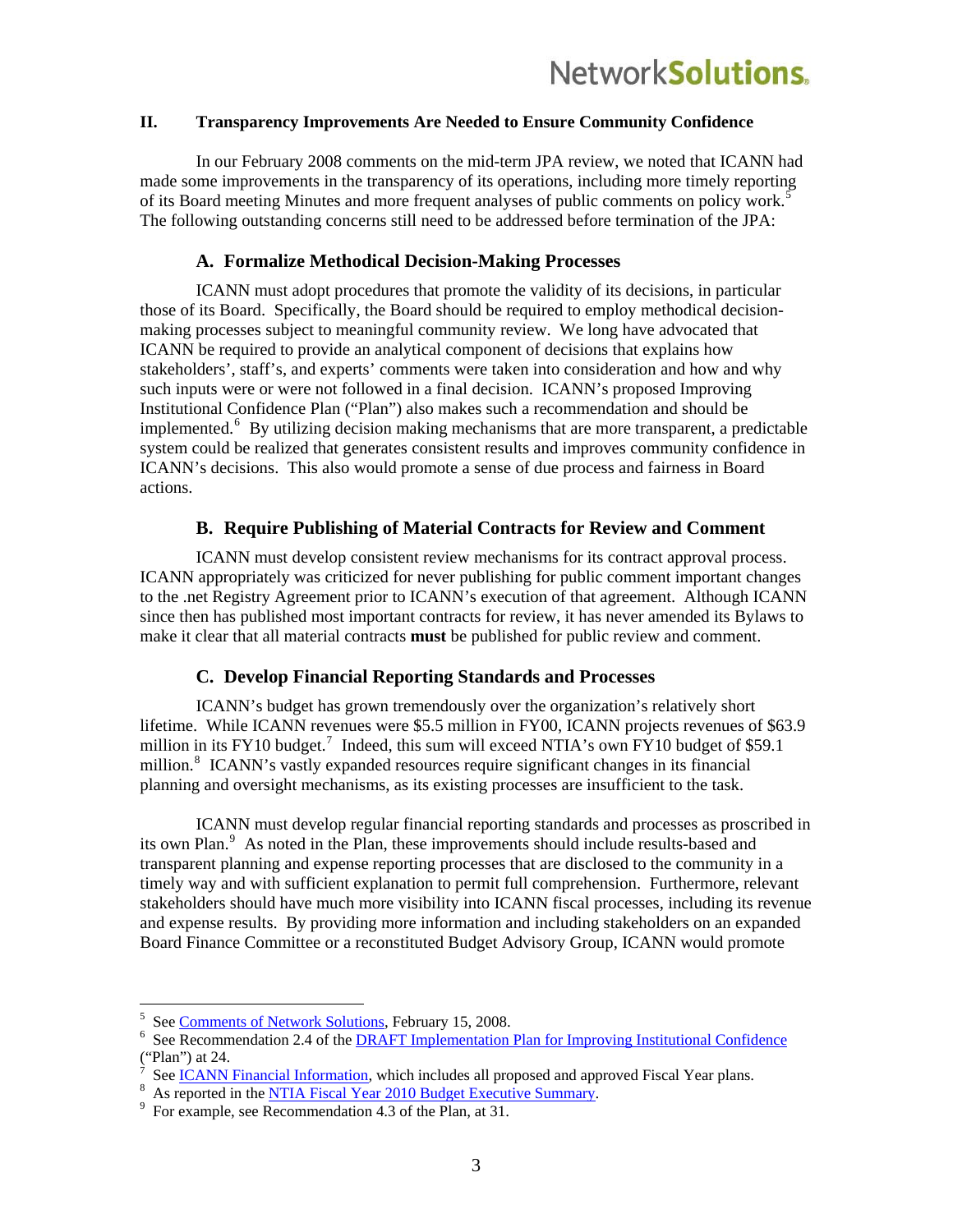community input and instill confidence that available resources are being used in a manner that promotes the organization's core mission consistent with the community's needs and desires.

#### **D. Codify Transparency Improvements in the Bylaws**

While ICANN has made progress to date improving the transparency of its operations, none of these improvements have been codified in ICANN's Bylaws. Absent such Bylaw changes, the transparency improvements may be reversed as easily as they were made. We do not know where ICANN's next CEO will take the organization. While the hope is that ICANN does not revert to an era of opaque decision-making, the community would be best served with Bylaws requirements protecting against any backsliding on transparency gains. The Bylaws should be amended to codify the relevant transparency improvements made to date, as well as any new ones that come out of the current review.

#### **III. Additional Measures Are Needed to Ensure Accountability**

There must be sufficient oversight mechanisms to ensure that ICANN and its Board remains accountable to the ICANN community. Boards of corporations answer to its shareholders, and boards of non-profits typically answer to its members. The ICANN Board answers only to itself.

The current lack of sufficient oversight and checks on the Board has been well documented over the past two years. The possibility remains that a simple majority, eight out of fifteen, of Board members could vote in a way that is inconsistent with ICANN's mission, ideals, goals, and the will of the community. Furthermore, the available mechanisms to challenge Board decisions – Reconsideration Request, Independent Review Panel, and complaints to the Ombudsman – are all merely advisory to the same Board that made the decision in the first place. This is a most untenable situation that undermines ICANN's institutional confidence. Thus, we recommend that ICANN adopt two new accountability measures before the termination of the JPA:

#### **A. Change the Voting Requirements for Significant Board Actions**

We continue to support proposals requiring a super-majority Board vote on key decisions. Issues of paramount importance that could have a material effect on the ICANN community should not be decided by a mere simple majority of only eight Board members. Besides instilling greater community confidence in the Board's decision making, a two-thirds requirement also would protect ICANN from capture of a slim majority of the Board.

#### **B. Implement an Effective Mechanism to Challenge Board Decisions**

We support proposals calling for the formation of an independent panel with the authority to review Board decisions.<sup>[10](#page-3-0)</sup> It should have appellate-like review authority that includes the binding authority to overturn a Board decision on the basis of procedural and substantive criteria. It would be staffed with industry and legal representatives with regulatory, business, and technical expertise. We look forward to working with ICANN and the community in developing the implementation details for this key accountability mechanism.

 $\overline{a}$ 

<span id="page-3-0"></span><sup>&</sup>lt;sup>10</sup> See [Improving Institutional Confidence: The Way Forward,](http://www.icann.org/en/announcements/announcement-2-01jun09-en.htm) June 1, 2009.